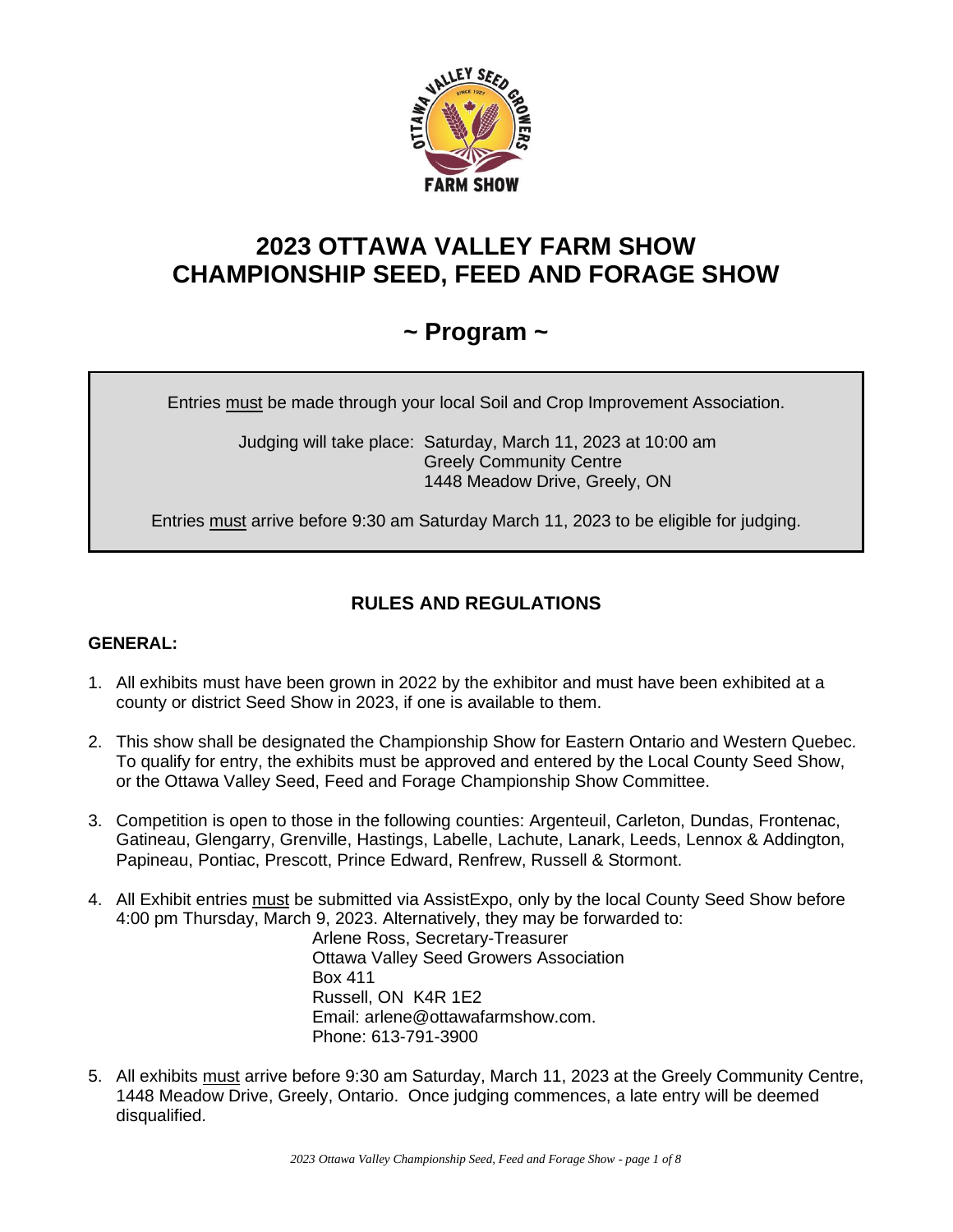- 6. All field crop exhibits (except sheaves) become property of the Ottawa Valley Seed Growers Association.
- 7. Polyethylene bags will be supplied by the OVSGA at no cost to local Farm Show Committees or Soil and Crop Improvement Associations. These bags must be used for all seed, hay & silage exhibits.
- 8. The Show Committee reserves the right to take steps to ensure the identification of any or all exhibits in order to prevent use of fraudulent exhibits for mercenary purposes contrary to the acknowledged aims of seed fairs.
- 9. The Show Committee will not be responsible for loss or damage to any exhibit or for the return of the containers.
- 10. Any exhibitor violating any rule of the Show shall forfeit all prize money.
- 11. Any exhibit not meeting standard specifications and weight will be removed from the show.
- 12. Sub-committee Chairpeople will make final decision of eligibility of samples.
- 13. In the opinion of the judge, if an exhibit is not worthy of first place, a prize worthy of the entry will be awarded.

## **PEDIGREED SEED SHOWCASE**

A pedigreed seed showcase highlighting the founding principles of the Ottawa Valley Seed Growers Association will be continued in 2023. The goal is to encourage all pedigreed seed growers to remain active in the industry and the OVSGA.

The Ottawa Valley Seed Growers will continue to support the growers of Pedigreed Seed in Eastern Ontario and Western Quebec. Space will be offered to showcase samples of their 2022 seed production. New varieties are encouraged. Open to all Pedigreed Seed Growers who hold a valid Crop Certificate and all lots must meet the requirements of the Seed Act and Regulations. Ottawa Valley Seed Growers will sponsor each exhibit of seed per grower at the current retail value. Seed will then be sold at the Prestigious Pedigreed Seed Auction with proceeds to charity.

Each seed grower exhibit will consist of 3 units of seed and a 2.5 kg sample for display purposes.

Any changes to this prize list will be updated by January 15, 2023 and posted on our web site at www.ottawafarmshow.com and will take precedence over this prize list.

If you have questions, or require more information, contact your county SCIA appointed Director. Or contact Arlene Ross, OVSGA Secretary-Treasurer 613-791-3900 arlene@ottawafarmshow.com

*April 4, 2022*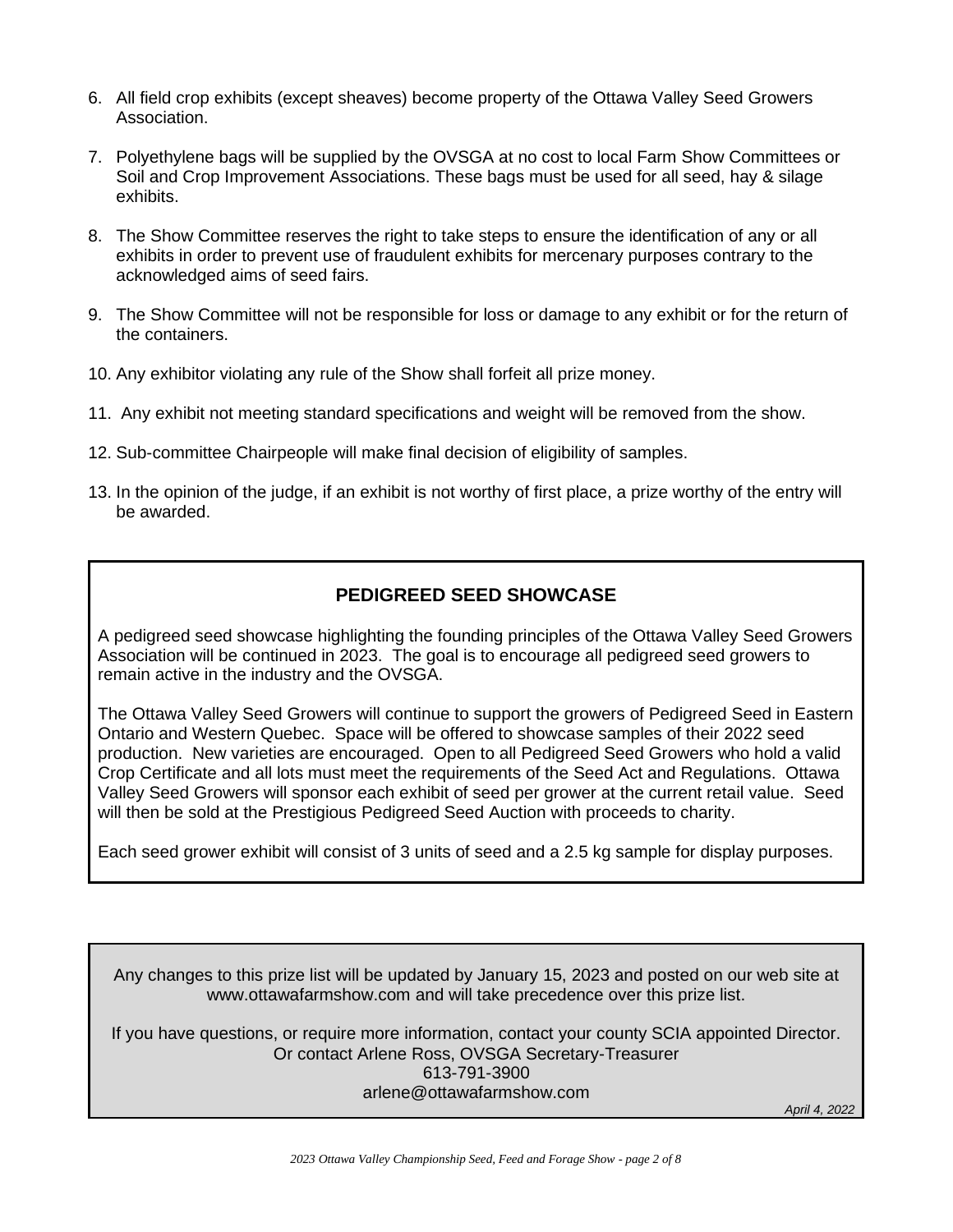## **FIELD CROP CLASSES – 1 to 53**

## **Rules:**

- 1. Up to two approved exhibits from each county will be accepted.
- 2. Only one entry per exhibitor/farm entity per class is permitted. Variety is not to be named.
- 3. A hay or straw exhibit must consist of one 4" flake, machine baled, in a polyethylene bag, identified with two entry tags, one on the inside of the bag and one tied securely on the outside of the bag. Samples must be cut to fit in plastic hay bags supplied by Ottawa Valley Seed Growers. Large bale samples must be cut to a similar size
- 4. Approved hay and silage exhibitors for the championship show may use new samples to assure freshness.
- 5. All entries must be untreated in order to display their natural colour. This rule does not apply to hay and silage Classes 22 to 36, 42, 43, 108 and 109.

## **Prize money in Class 1-50 - \$30, \$28, \$26, \$24, \$22, \$21, \$20, \$19, \$18, \$17 (10 prizes)**

| Class 1  | Oats                                                             |                              | 2.5 kg                                                    |  |
|----------|------------------------------------------------------------------|------------------------------|-----------------------------------------------------------|--|
| Class 2  | <b>Hulless Oats</b>                                              |                              | $2.5$ kg                                                  |  |
| Class 3  | <b>Barley</b>                                                    | $\overline{\phantom{a}}$     | 2 row, 2.5 kg                                             |  |
| Class 4  | <b>Barley</b>                                                    | $\overline{\phantom{a}}$     | 6 row, 2.5 kg                                             |  |
| Class 5  | Malt Barley                                                      |                              | 2.5 kg – provide Verified Malt Quality Certification      |  |
| Class 6  | <b>Spring Wheat</b>                                              | $\overline{\phantom{a}}$     | $2.5$ kg                                                  |  |
| Class 7  | <b>Soft Winter Wheat</b>                                         | $\overline{\phantom{a}}$     | $2.5$ kg                                                  |  |
| Class 8  | <b>Hard Winter Wheat</b>                                         | $\overline{\phantom{a}}$     | $2.5$ kg                                                  |  |
| Class 9  | <b>Sunflowers</b>                                                | $\overline{\phantom{a}}$     | $2.5$ kg                                                  |  |
| Class 10 | Rye                                                              | $\overline{\phantom{a}}$     | $2.5$ kg                                                  |  |
| Class 11 | <b>Buckwheat</b>                                                 | $\overline{\phantom{a}}$     | $2.5$ kg                                                  |  |
| Class 12 | <b>Field Peas</b>                                                | $\overline{\phantom{a}}$     | $2.5$ kg                                                  |  |
| Class 13 | Forage Peas                                                      | $\overline{\phantom{a}}$     | $2.5$ kg                                                  |  |
| Class 14 | Soybeans                                                         | $\overline{\phantom{a}}$     | $2.5$ kg                                                  |  |
| Class 15 | <b>White Field Beans</b>                                         |                              | $2.5$ kg                                                  |  |
| Class 16 | <b>Coloured Field Beans</b>                                      | $\qquad \qquad \blacksquare$ | $2.5$ kg                                                  |  |
| Class 17 | Canola                                                           | $\overline{\phantom{a}}$     | $2.5$ kg                                                  |  |
| Class 18 | <b>Red Clover</b>                                                | $\overline{\phantom{a}}$     | $2.5$ kg                                                  |  |
| Class 19 | <b>Birdsfoot Trefoil</b>                                         | $\overline{\phantom{a}}$     | $2.5$ kg                                                  |  |
| Class 20 | Timothy                                                          | $\overline{\phantom{a}}$     | $2.5$ kg                                                  |  |
| Class 21 | Alfalfa                                                          |                              | $2.5$ kg                                                  |  |
| Class 22 | <b>First Cut Alfalfa</b>                                         |                              | 85% or more alfalfa                                       |  |
| Class 23 | First Cut Legume other than alfalfa 85% or more legume           |                              |                                                           |  |
| Class 24 | First Cut Legume and Grass 70% and 30% either way.               |                              |                                                           |  |
| Class 25 | First Cut Grass 85% or more grass                                |                              |                                                           |  |
| Class 26 | Second Cut Alfalfa or other Legume 85% or more legume            |                              |                                                           |  |
| Class 27 |                                                                  |                              | Second Cut Mixed Legume and Grass 80% and 20% either way. |  |
| Class 28 | <b>Round Bale Hay 1st Cut</b>                                    |                              |                                                           |  |
| Class 29 | <b>Round Bale Hay</b> 2nd Cut                                    |                              |                                                           |  |
| Class 31 | <b>Flake of Straw</b>                                            |                              |                                                           |  |
| Class 32 | <b>Chopped Straw</b>                                             |                              |                                                           |  |
| Class 33 | Haylage 1 <sup>st</sup> cut                                      |                              | $2.5$ kg                                                  |  |
| Class 34 | Haylage 2 <sup>nd</sup> , 3 <sup>rd</sup> or 4 <sup>th</sup> cut | $\overline{\phantom{a}}$     | 2.5kg (cut to be identified on tag)                       |  |
| Class 35 | Baled Haylage 1st cut                                            | -                            | $2.5$ kg                                                  |  |
|          |                                                                  |                              |                                                           |  |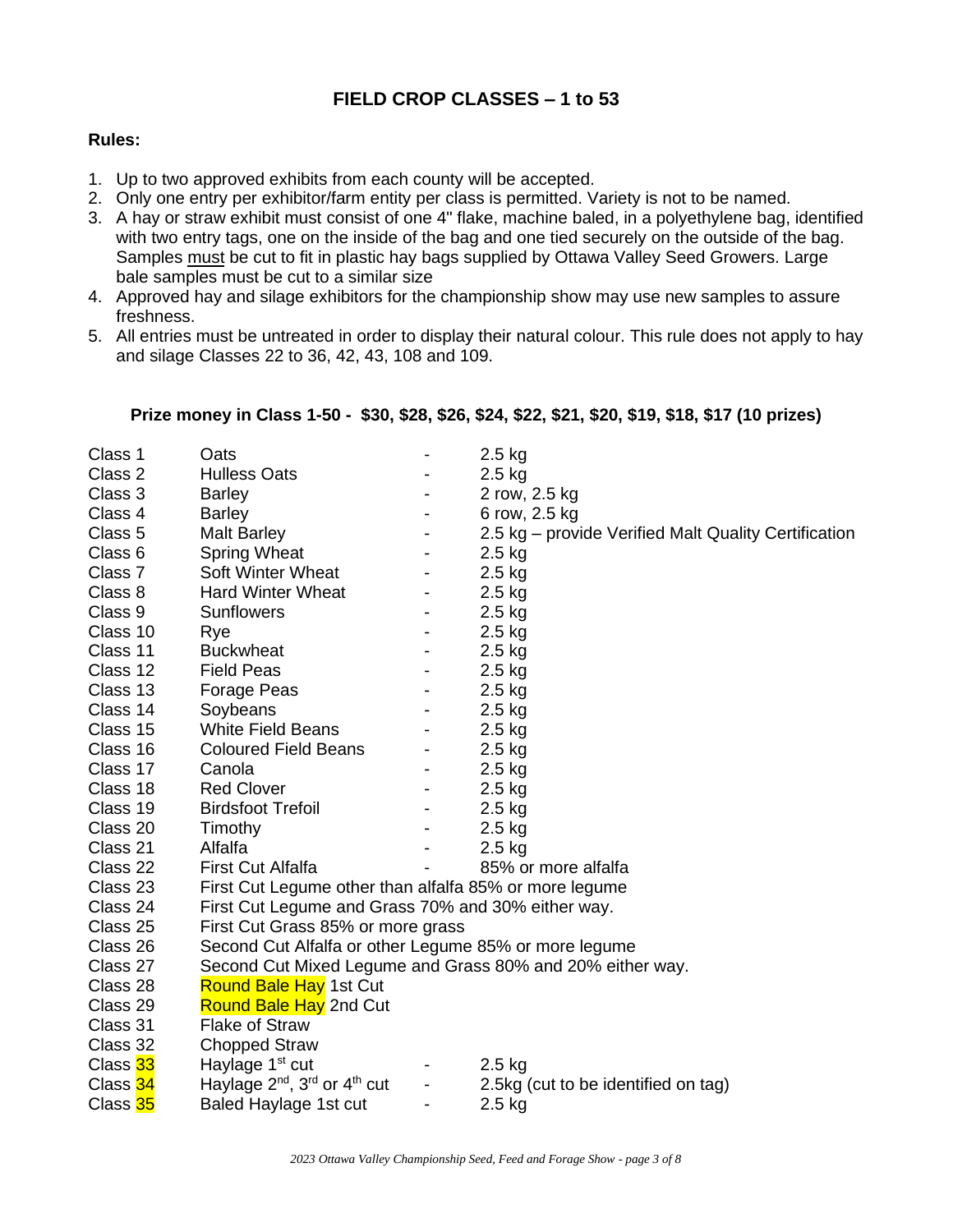| Class 36 | Baled Haylage 2 <sup>nd</sup> , 3rd or 4 <sup>th</sup> cut - | 2.5 kg (Cut to be indicated on tag) |
|----------|--------------------------------------------------------------|-------------------------------------|
| Class 37 | Oat, Barley and/or Rye Silage -                              | $2.5$ kg                            |
| Class 38 | Forage Soybeans                                              | $2.5$ kg                            |
| Class 39 | Corn Silage, Processed                                       | $2.5$ kg                            |
| Class 40 | Corn Silage, Not Processed -                                 | $2.5$ kg                            |
| Class 41 | <b>Grain Corn</b>                                            | 10 ears                             |
| Class 42 | <b>Shelled Corn</b>                                          | $2.5$ kg                            |
| Class 43 | Potatoes                                                     | 10 tubers, table stock              |
| Class 44 | Special Shelled Corn Bin Class -                             | 2.5 kg random unaltered bin sample  |

|          | <b>Organic Classes</b> – proof of organic certification must be submitted with entries |             |                  |  |
|----------|----------------------------------------------------------------------------------------|-------------|------------------|--|
| Class 45 | <b>Soybeans - Organic</b>                                                              |             | $2.5 \text{ kg}$ |  |
| Class 46 | <b>Shelled Corn - Organic</b>                                                          | <b>1979</b> | $2.5 \text{ kg}$ |  |

|          | <b>Maple Syrup Classes</b> – each class entry must include 2 of 250 ml glass container |
|----------|----------------------------------------------------------------------------------------|
| Class 47 | <b>Maple Syrup - Golden/Delicate Taste</b>                                             |
| Class 48 | <b>Maple Syrup - Amber/Rich Taste</b>                                                  |
| Class 49 | Maple Syrup - Dark/Robust Taste                                                        |
| Class 50 | <b>Maple Syrup – Very Dark/Strong Taste</b>                                            |

#### **Prize money in Class 51 - 1<sup>st</sup>-\$80, 2<sup>nd</sup>-\$60, 3<sup>rd</sup>-\$50, any other worthy exhibit \$30.**

## Class 51 Best Sheaf of Cereal Grain

- Sheaf may be constructed of Oat, Barley, Wheat or Rye plants.
- Sheaf must be mounted to be self-standing.
- No exhibitor may make more than one entry per kind, ie. one sheaf of Oats and one sheaf of Barley, but not two sheaves of Oats.

## **Prize money in Class 52A, 52B, 53A and 53B - 1 st -\$80, 2nd -\$55, 3rd -\$30, 4th -\$25, 5th -\$20, 6th -\$15, any other worthy exhibit \$10.**

Class 52 OTTAWA VALLEY HAY AND HAYLAGE QUALITY CLASSES

- Two Classes 52A Hay
	- 52B Haylage
- Competition open to two exhibits maximum, one exhibit per exhibitor/farm entity, per county, in the Ottawa Valley Seed Growers Association region.
- An exhibit for competition consists of one machine baled flake of hay, or 2.5 kg sample of haylage, with the cut indicated - 1st, 2nd, or 3rd.
- All entries must be made only by your county SCIA appointed Director.
- **EXE** Samples will be tested by the Ottawa Valley Harvestore testing machine and ready for display on Tuesday, March 14, 2023.
- **Prize money will be awarded according to points on an official score card.**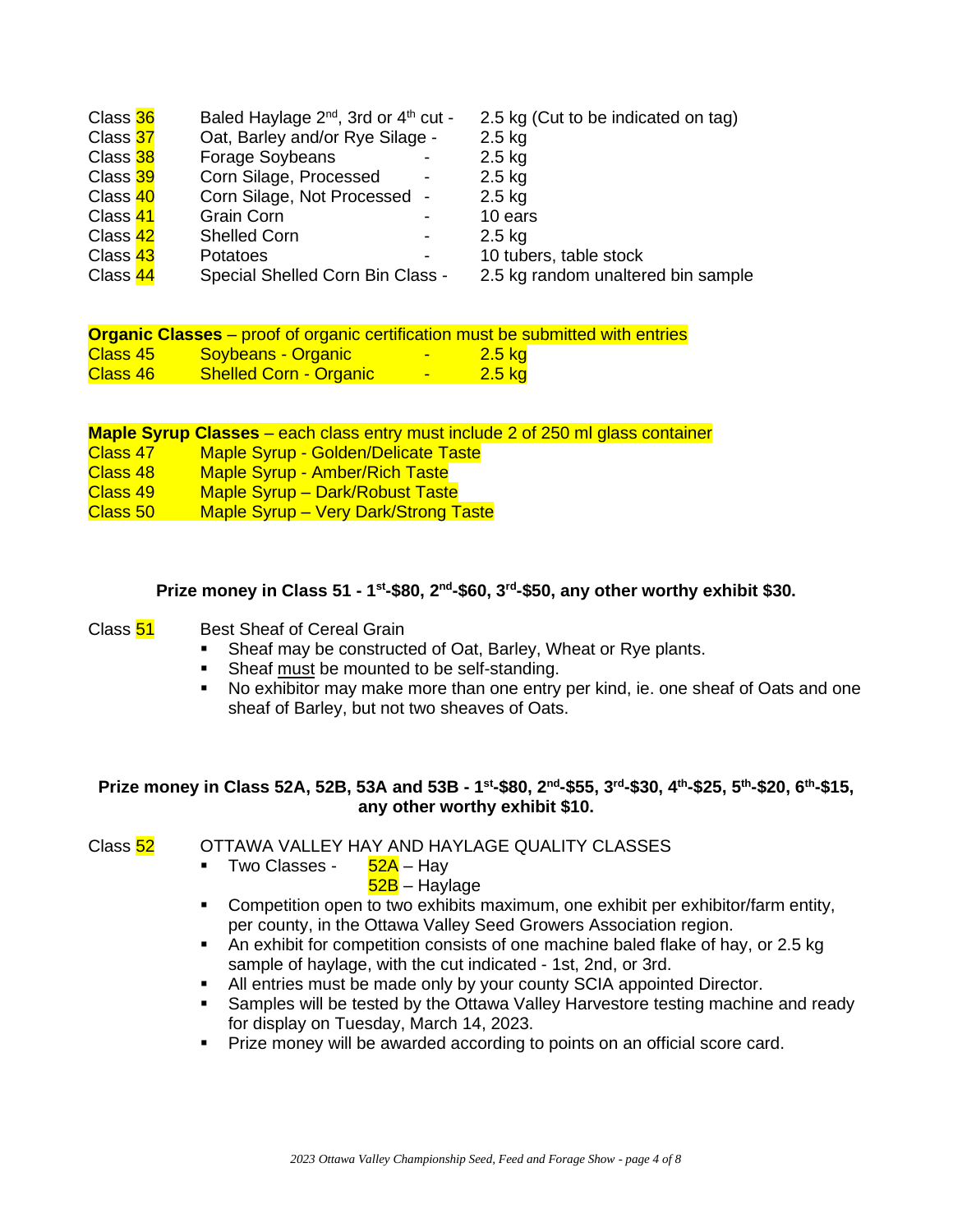Class 53 SPECIAL EXPORT HAY COMPETITION

- Two classes - $53A - 1$ <sup>st</sup> cut square bale 53B – 2<sup>nd</sup> cut square bale
- Competition open to maximum 4 bales per county in the Ottawa Valley Seed Growers Region, ie. maximum of two exhibits in 43A-1<sup>st</sup> cut and two exhibits in 43B-2<sup>nd</sup> cut per county.
- Samples will be judged for export by weight and quality.
- An exhibit for competition consists of one complete small square bale of hay
- **E** The ideal bale will be 36" long and weigh between 50 and 55 pounds.

We always welcome ideas for new classes and opportunities. Should your local county show have additional classes you would like to see added to the Championship Show, please let us know.

## **4-H CLASSES – 100 to 127**



## **Rules:**

- 1. Open to any 2022 4-H member in Eastern Ontario or Western Quebec within the area outlined in Rule 2 of General Rules & Regulations on page 1.
- 2. Each exhibit in Classes 100 to 109 inclusive must be sampled and prepared by the 4-H member and must be grown in 2022.
- 3. Each exhibit in classes 110 to 127 inclusive must represent work done in the 2022 4-H year.
- 4. A 4-H member may enter only one exhibit per class.
- 5. A 4-H member may exhibit from either the county in which the member paid their 2022 4-H Ontario or 4-H Quebec membership fee or from the county where the project was completed.
- 6. The Canadian 4-H emblem (at least 2"x2" in 4-H green) must be located on the front of posters and exhibits. A copy can be down-loaded from the 4-H Ontario web site at 4-Hontario.ca.
- 7. All posters and exhibits must have the exhibitor's name, age (as of January 1, 2022), club, and county printed on the back of the poster. All posters must have a title.
- 8. If, in the opinion of the judge, an exhibit is not worthy of first place, a prize worthy of the entry will be awarded.
- 9. No variety names are to be stated on any entries shown in classes 100-109.
- 10. All identification from previous competitions must be removed.
- 11. Exhibits must have completed OVSGA tags attached.
- 12. Display of 4-H lifeskills exhibits at the Ottawa Valley Farm Show will be based on available space and exhibit quality, and at the discretion of the Championship Show Committee.

4-H members are eligible for keeper plaques and additional cash awards for: John Posthumus 4-H Award ~ Hudson Family 4-H Award ~ Ken Paul Memorial 4-H Award

## **Prize money in Class 100-122 - \$25, \$23, \$21, \$19, \$17, \$15, any other worthy entry \$10.**

| Class 100 | Potatoes            | $\overline{\phantom{0}}$ | 10 tubers   |
|-----------|---------------------|--------------------------|-------------|
| Class 101 | <b>Oats</b>         | $\overline{\phantom{0}}$ | $2$ kg      |
| Class 102 | Beans (any variety) |                          | 2 kg        |
| Class 103 | <b>Barley</b>       | $\overline{\phantom{0}}$ | 6 row, 2 kg |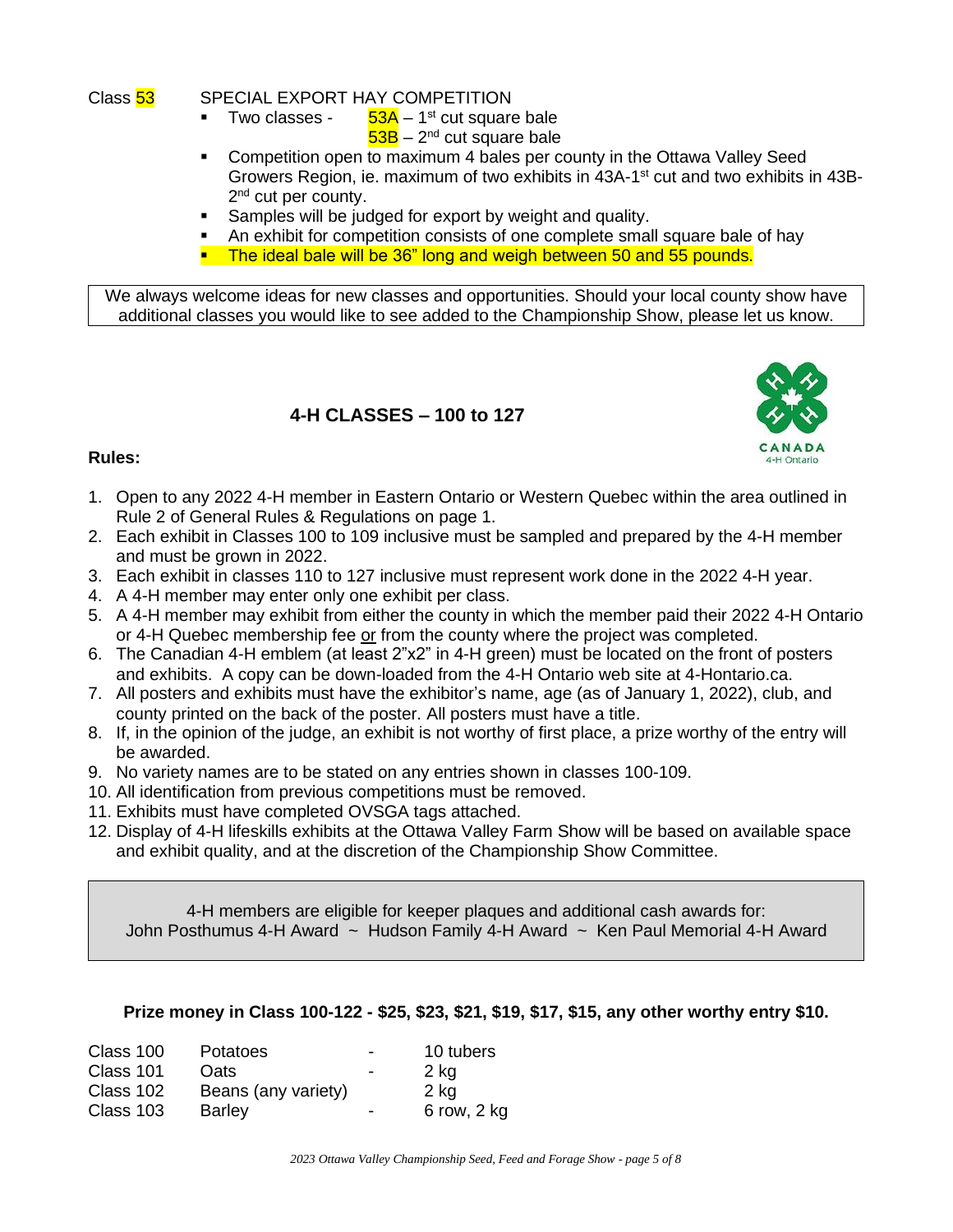| Class 104 | <b>Spring Wheat</b> | - | 2 kg |
|-----------|---------------------|---|------|
| Class 105 | <b>Winter Wheat</b> | - | 2 kg |

- Class 106 Soybeans 2 kg
- Class 107 Grain Corn Fig. 2010 Fig. 2010
- Class 108 1st Cut Legume and Grass 4" flake. 70 percent and 30 percent either way.
- Class 109 2nd Cut Mixed Legume and Grass 4" flake. 80 percent and 20 percent either way.

## **Classes 110 to 123 - Two divisions in each class. Junior (9 to 14 years of age) and Senior (15 years and over) as of January 1, 2022. Must specify on the entry form if exhibitor is a Junior or a Senior.**

- Class 110 Poster, size approx 22" x 28" relating to a specific 4-H project completed in 2022
- Class 111 "ME" poster a collection of photos/pictures and a hand or type-written one page (8.5" x 11") article telling about yourself, mounted on bristol board (size approx 22" x 28)
- Class 112 Poster of Photography a collection of 8 10 photos, of "Your Club in Action". Mounted and labelled (approx 22" x 28")
- Class 113 Collection of 10 actual weed specimens pressed, labelled and identified in a book (standard 1" binder) or duotang, or as a poster (approx 22" x 28"). Weeds as identified in the Canadian Weed Seed Order.
- Class 114 Collection of 10 actual crop seeds labelled and identified in a book (standard 1" binder) or duotang, or as a poster (approx 22" x 28")
- Class 115 Any item Something NEW from Something OLD
- Class 116 Any article of woodworking not from a kit
- Class 117 Any article of sewing ie. face mask, apron, etc.
- Class 118 Any craft item ie. barn quilt, etc.
- Class 119 Any item of Stitchery ie. knitting, crocheting, cross-stitching, etc.
- Class 120 Any item of Quilting
- Class 121 One Page from a Scrapbook
- Class 122 A 4-H Project Book or Recipe Book (standard size 1" binder or duo-tang) related to any 4-H project completed during the 2022 Club Year

## **Prize money in Class 123 - 1 st -\$60, 2nd -\$50, 3rd -\$40, any other worthy exhibit \$20.**

- Class 123 Artistic Display
	- Two divisions Junior 9 to 14 years of age (as of January 1, 2022) - Senior 15 years of age and over (as of January 1, 2022)
	- Depict a topic related to 4-H using seeds, grains and field crop materials.
	- Display must be mounted on plywood with size not to exceed 15" by 15" (37cm by 37cm) by 1.5" (4cm). Oversize exhibits will be disqualified.
	- The materials used do not have to be produced by the exhibitor but must be produced in Ontario. Entries in this class do not have to be shown at an achievement day before coming to this Championship Show.
	- **•** Will be scored on: Creativity =  $50\%$ , Materials =  $35\%$ , Neatness =  $15\%$

## **Prize money in Class 124, 125 and 126 - 1 st -\$30, 2nd -\$25, 3rd -\$20, any other worthy exhibit \$15**

- Class 124 4-H Club Exhibit
	- Open to any 4-H Club.
	- Table space of 36" x 30" will be provided for the exhibit.
	- Exhibit not to exceed 42 inches in height and should be free standing.
	- The exhibit is to be educational in nature.
	- **•** The exhibit must be prepared by two or more members of the same club.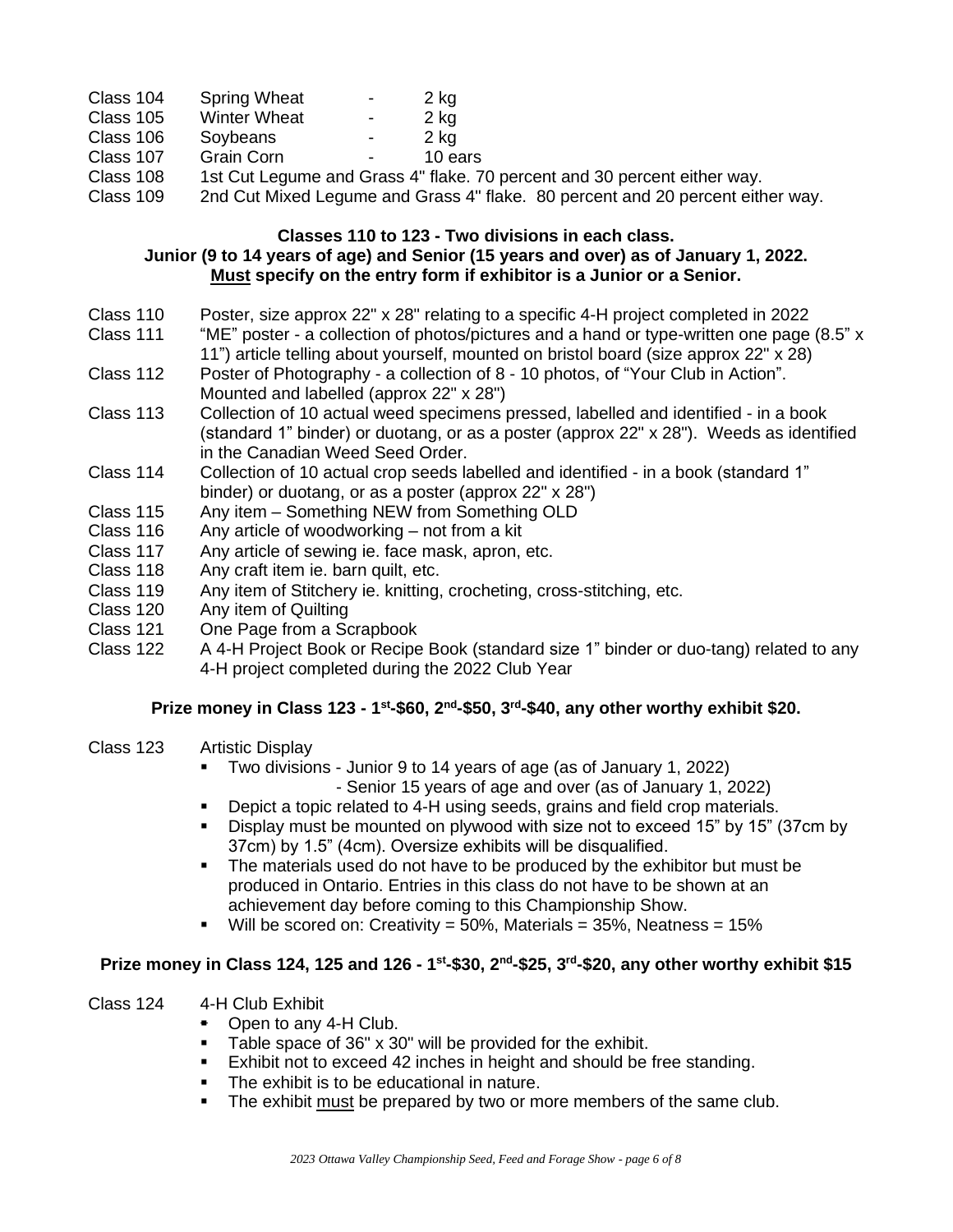- Class 125 4-H Member Exhibit
	- Topic related to 4-H project completed in 2022.
	- Table space of 36" x 30" will be provided for the exhibit.
	- Exhibit should not exceed 42 inches in height and should be free standing.

Class 126 4-H Presentation – Video or Powerpoint

- As per the guidelines of your 4-H Association
- To be submitted on a portable usb drive

## **Prize money in Class 127 - 1 st -\$80, 2nd -\$60, 3rd -\$50, any other worthy exhibit \$30.**

- Class 127 Best Sheaf of Cereal Grain
	- Sheaf may be constructed of Oat, Barley, Wheat or Rye plants.
	- **EXE** Sheaf must be mounted to be self-standing.
	- No exhibitor may make more than one entry per kind, ie. one sheaf of Oats and one sheaf of Barley, but not two sheaves of Oats.

| <b>Trophies and Awards</b> |  |                                                              |  |
|----------------------------|--|--------------------------------------------------------------|--|
|                            |  | <b>Ottawa Valley Championship Seed, Feed and Forage Show</b> |  |

| <b>Barclay Dick Challenge Trophy</b>                 | <b>Nation Valley Potato Growers' Association Trophy</b>          |
|------------------------------------------------------|------------------------------------------------------------------|
| For the best entry of Red Clover                     | For the champion exhibit of Potatoes in the open and 4-H classes |
| 2022 - Bruce & Brian Hudson, Ottawa-Carleton         | 2022 - Gary Gordon, Frontenac County                             |
| 2021 - Bruce & Brian Hudson, Ottawa-Carleton         | 2021 - Gary Gordon, Frontenac County                             |
| 2020 - Bruce & Brian Hudson, Ottawa-Carleton         | 2020 - Gary Gordon, Frontenac County                             |
| 2019 - Murray & Gordon Wilson, Prescott County       | 2019 - Gary Gordon, Frontenac County                             |
| <b>Speare Seeds Plaque</b>                           | <b>Embrun Agricultural Co-op Trophy</b>                          |
| For the best entry of Barley                         | For the champion exhibit of Shelled Corn                         |
| 2022 - Rick Hess, Dundas County                      | 2022 - Tibben Farms Inc., Dundas County                          |
| 2021 - Rick Hess, Dundas County                      | 2021 - Tibben Farms Inc., Dundas County                          |
| 2020 - Dave Pemberton, Dundas County                 | 2020 - John, Martin & Pam Westervelt, Dundas County              |
| 2019 - Gary Gordon, Frontenac County                 | 2019 - Tibben Farms Inc., Dundas County                          |
| NK Brand, Syngenta Seeds Award                       | E.H. Wallace Memorial Trophy                                     |
| For the best exhibit of Corn Silage                  | For the champion exhibit of Soybeans                             |
| 2022 - Merlin & Deb Knapton, Lanark County           | 2022 - John & Ryan Devries, Dundas County                        |
| 2021 - Ray Halpenny, Lanark County                   | 2021 - Winchester Ag Research Station, Dundas County             |
| 2020 - Kurtis McRae, Lanark County                   | 2020 - Tim Moher, Dundas County                                  |
| 2019 - Robinson Farms, Grenville County              | 2019 - Bruce & Brian Hudson, Ottawa-Carleton                     |
| Ed & Isaac Wallace Challenge Trophy                  | <b>C&amp;M Seeds Trophy</b>                                      |
| For the champion Hay exhibit                         | For the grand champion Wheat in the open classes                 |
| 2022 - John & Ryan Devries, Dundas County            | 2022 - Spencer & Bruce Hill, Ottawa-Carleton                     |
| 2021 - Gary Gordon, Frontenac County                 | 2021 - Bruce & Brian Hudson, Ottawa-Carleton                     |
| 2020 - Darren McCord, Ottawa-Carleton                | 2020 - Thomas Haerle, Prescott County                            |
| 2019 - Gary Gordon, Frontenac County                 | 2019 - Tibben Farms Inc., Dundas County                          |
| <b>Hal Botham Memorial Trophy</b>                    | <b>Bennie Vance Memorial Trophy</b>                              |
| For the champion exhibitor of Forage Seeds           | For the champion Sheaf of Grain in the 4-H and open section      |
| 2022 - Bruce & Brian Hudson, Ottawa-Carleton         | 2022 - Harold & Shelley McPhail, Lanark County                   |
| 2021 - Winchester Ag Research Station, Dundas County | 2021 - Joe & Carolyn, Jansen, Dundas County                      |
| 2020 - Murray & Gordon Wilson, Prescott County       | 2020 - Jim & Connie McDiarmid, Ottawa-Carleton                   |
| 2019 - Murray & Gordon Wilson, Prescott County       | 2019 - Bruce & Brian Hudson, Ottawa-Carleton                     |
| <b>OVSGA Challenge Trophy</b>                        | <b>Hudson Family 4-H Award</b>                                   |
| For the champion exhibit of Haylage                  | For the most points in the 4-H Field Crop section                |
| 2022 - Eleanor Robinson, Ottawa-Carleton             | 2022 - Haleigh-Jo Teplate, Stormont County                       |
| 2021 - Puenter Farms, Dundas County                  | 2021 - Sam Grant, Leeds County                                   |
| 2020 - Spencer & Bruce Hill, Ottawa-Carleton         | 2020 - Erika Wilson, Prescott County                             |
| 2019 - Gary Gordon, Frontenac County                 | 2019 - Addison Dwyre, Leeds County                               |